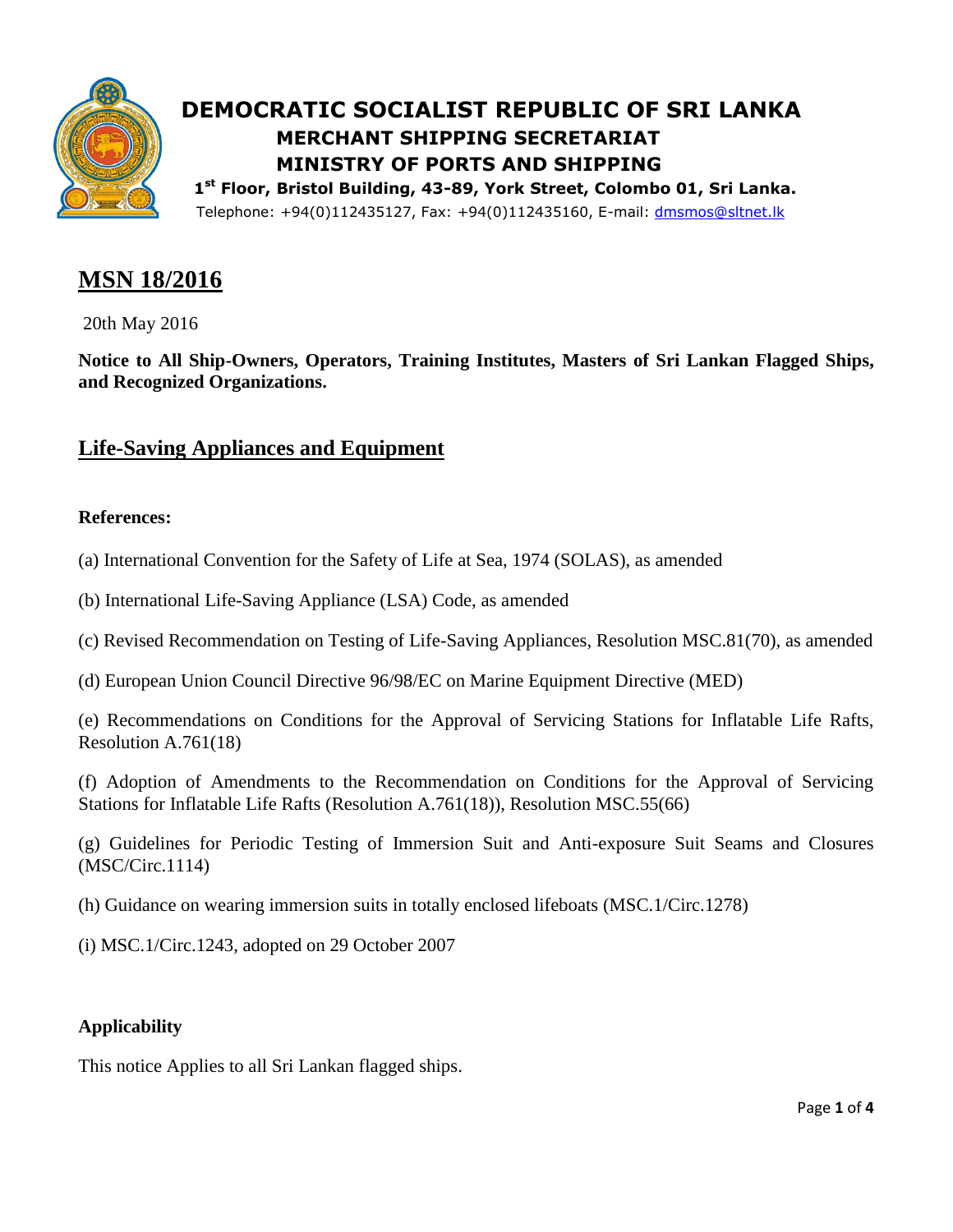#### **Requirements**

#### **1.0 Approval of Equipment**

1.1 The Merchant Shipping Secretariat(MSS) will accept equipment approvals granted by a Recognized Organization (RO) acting on behalf of the Merchant Shipping Secretariat of Sri Lanka or by the United States Coast Guard(USCG) ,Maritime Coast Guard Agency in UK(UKMCA) or Maritime administration of Japan provided, the approvals are fully in accordance with Convention requirements. All newly installed lifesaving equipment must comply with references (a) through (c) above.

1.2 Existing equipment, which was manufactured and tested in accordance with previous SOLAS Convention requirements, may continue to be used as long as it remains in serviceable condition.

1.3 The Administration will also accept equipment that has been approved under the European Union Marine Equipment Directive (MED) procedures – reference (d) above.

#### **2.0 Approval of Service Providers**

2.1 The MSS recognizes servicing facilities that are approved by an RO on behalf of the MSS of Sri Lanka or by the United States Coast Guard(USCG) ,Maritime Coast Guard Agency in UK(UKMCA) or Maritime administration of Japan provided, the approvals are in compliance with reference (e) above, as amended by reference (f) above. This has become necessary because certain suppliers have not developed networks of service stations to support their products, something that owners should be taking into consideration in the selection of such closely regulated items such as these.

#### **3.0 Equipment Servicing**

3.1 The SOLAS Convention requires that inflatable life rafts, inflatable life jackets, marine evacuation systems, and inflated rescue boats be serviced at approved servicing facilities.

3.2 On vessels that have implemented the Harmonized System of Survey and Certification (HSSC) inspection scheme, the inflatable life rafts, any inflatable life jackets, and any installed evacuation systems must be examined and certification of last servicing verified during the annual, periodical, and renewal surveys as stipulated in the convention. On other vessels, this equipment is to be serviced just prior to, or during, the Cargo Ship Safety Equipment Certificate periodical and renewal surveys.

3.3 The RO surveyors must be satisfied that the servicing has been completed satisfactorily prior to endorsing or issuing the Cargo Ship Safety Equipment Certificate or HSSC Cargo Ship Safety Certificate. Attendance of the surveyor during the servicing of the life raft is not mandatory.

3.4 The MSS recognizes that annual servicing of the large numbers of life rafts required for passenger ships under their unique voyage conditions may impose difficulties. The MSS therefore endorses the servicing of life rafts in smaller more manageable groups throughout the certification year. Each life raft, however, must be serviced in a sequence that ensures that no life raft will exceed a 12-month servicing interval.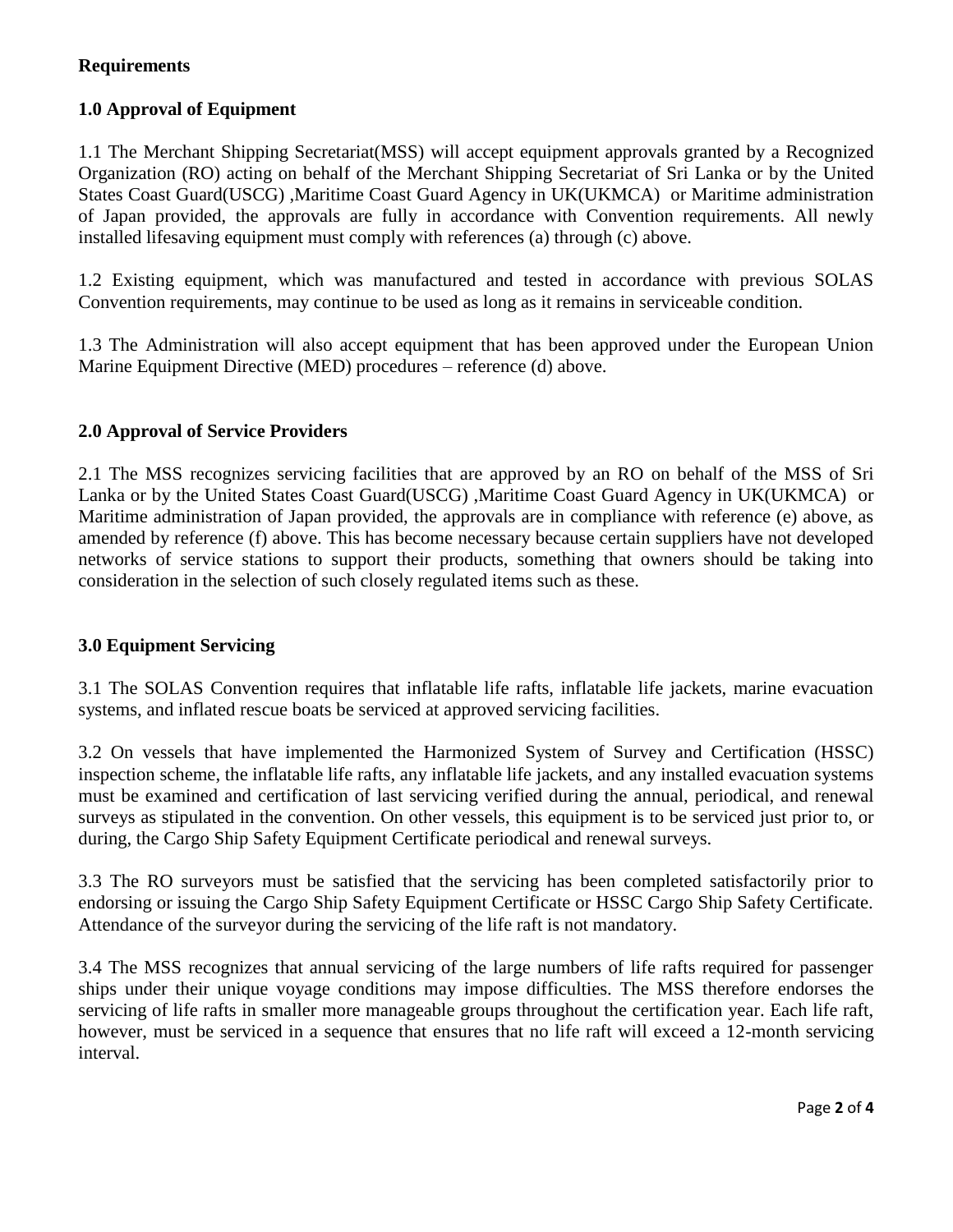3.5 The servicing interval and procedures for inflated rescue boats must be in accordance with the manufacturer's requirements. The facility performing the servicing must comply with the requirements of paragraph 2.1 above.

3.6 The periodic testing of immersion suits shall be conducted according to reference (g) above. Suits less than 10 years old shall be tested at intervals not exceeding three (3) years; suits older than 10 years, or suits which have seams or closures that are in questionable condition may be required to be tested more frequently. Immersion suit air tests may be conducted on board ship if suitable equipment is available. Any necessary repairs should be conducted by an approved service provider in accordance with manufacturer's recommendations.

#### **4.0 Life Rafts**

4.1 Life rafts provided in compliance with SOLAS Regulation III/31.1.4 may be stowed in protected positions provided they are readily available at all times. Particular care should be given to their accessibility when deck cargoes are carried. Consideration should also be given to facilitate launching.

4.2 As described in reference (i) above, remotely located survival craft such as the life rafts provided in compliance with SOLAS Regulation III/31.1.4 shall be provided with an embarkation ladder or other means of embarkation enabling descent to the water in a controlled manner as per SOLAS Regulation III/11.7. For this purpose, knotted ropes are not considered an acceptable means of embarkation.

#### **5.0 Immersion Suits and Thermal Protective Aids**

5.1 Immersion suits shall comply with section 2.3 of reference (b) above.

5.2 An immersion suit shall be provided for every person on board the ship, unless expressly provided otherwise under reference (a) above. Immersion suits and thermal protective aids are to be assigned by the Master. It is recommended that they should be kept in their rooms along with life jackets.

5.3 Additional immersion suits as required under SOLAS III/32.3.3 shall be provided for each person on watch or at any normal work location that is remote from where immersion suits are normally stowed. For the purposes of this paragraph, a normal work location is a location where a crewmember regularly carries out normal work functions. Examples may include but are not limited to: control rooms, machine/workshops, galleys, offices, and remote lookout positions. Such a work location would be considered remote if it is not in the direct vicinity of the primary survival craft and/or normal stowage position of the individually assigned immersion suits, and could not reasonably be retrieved in the event of an emergency. At a minimum, additional suits shall be provided to the navigation bridge and the engine control room for all watch keepers at those locations.

5.4 An immersion suit of appropriate size shall be provided for every person assigned to crew the rescue boat or assigned to the marine evacuation system party in accordance with Regulation 7.3 of Chapter III of reference (a) above. The immersion suits provided under this requirement may be used to comply with paragraph 5.2 above.